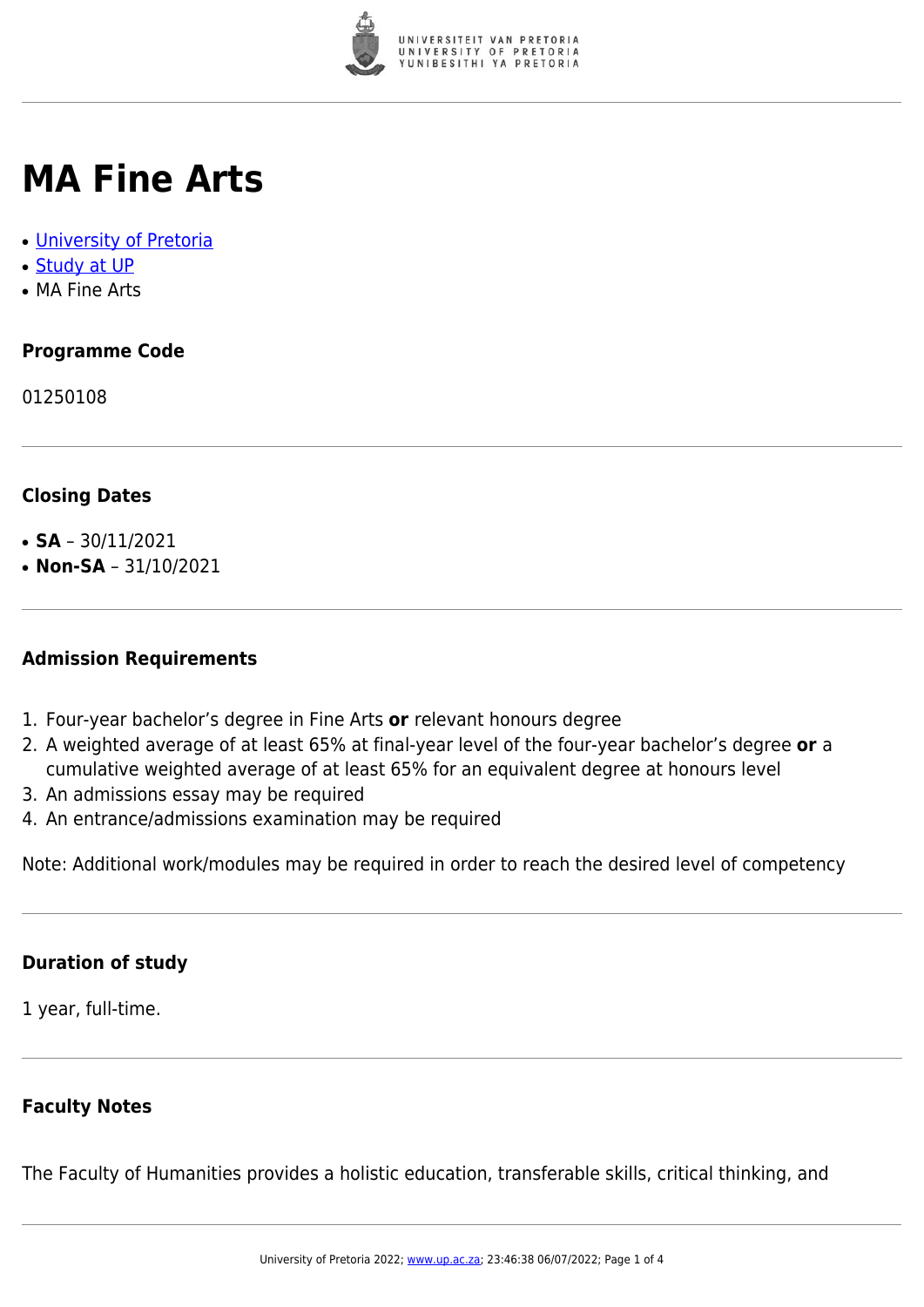

communication and problem-solving that will help you develop to your full potential. You will be entering a stimulating environment that will broaden your intellectual horizons and help you achieve personal and professional success through the best possible learning experience.

As the most diverse Faculty of the University of Pretoria, we offer an exciting and comprehensive range of programmes and discipline-based majors, including studies in languages, social sciences and visual and performing arts.

**Enquiries about the programme**

**Name:** Dr JF Thom **Tel:** 012 420 3111 **E-Mail:** johan.thom@up.ac.za



**How to apply**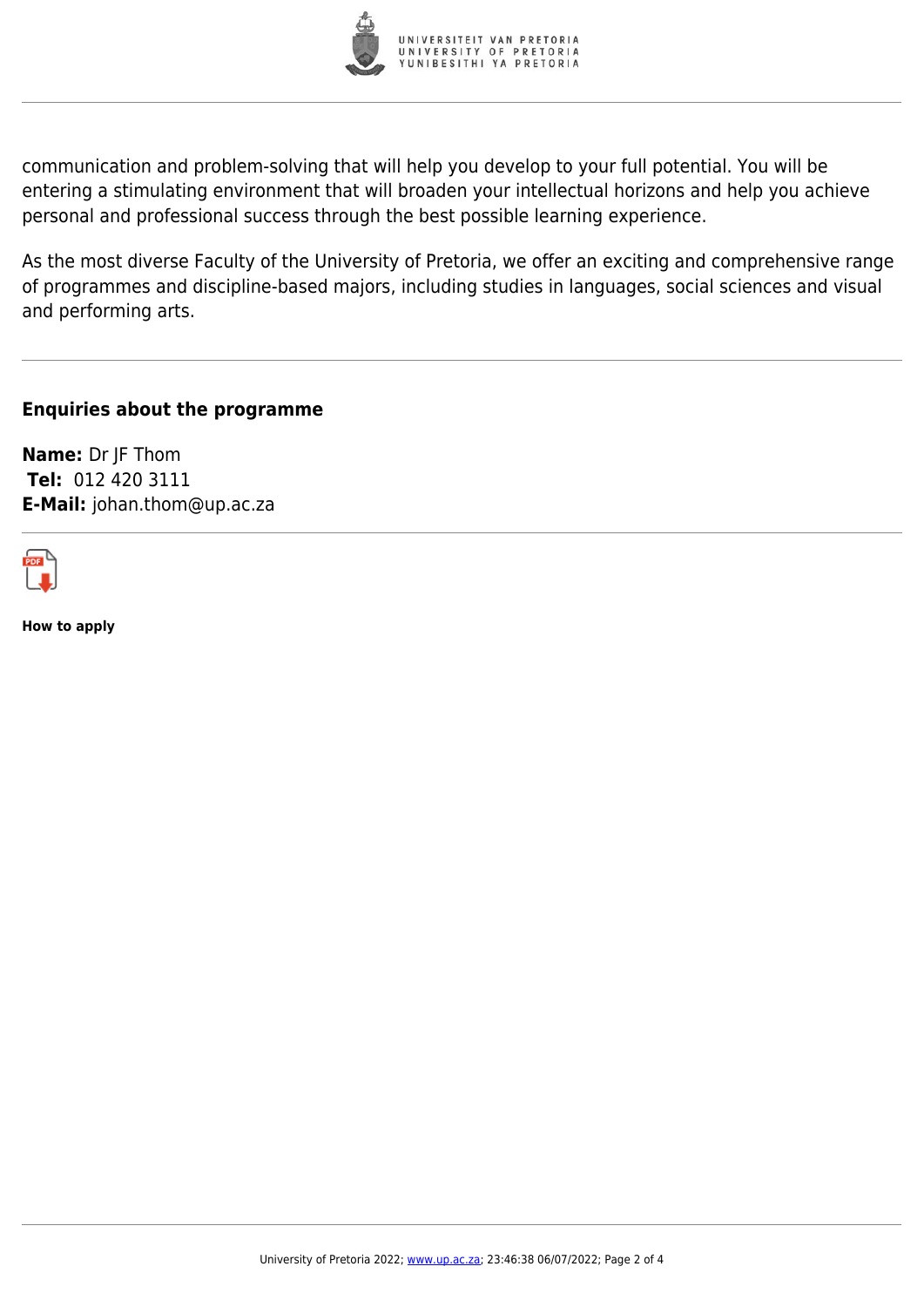



# **Online Application**